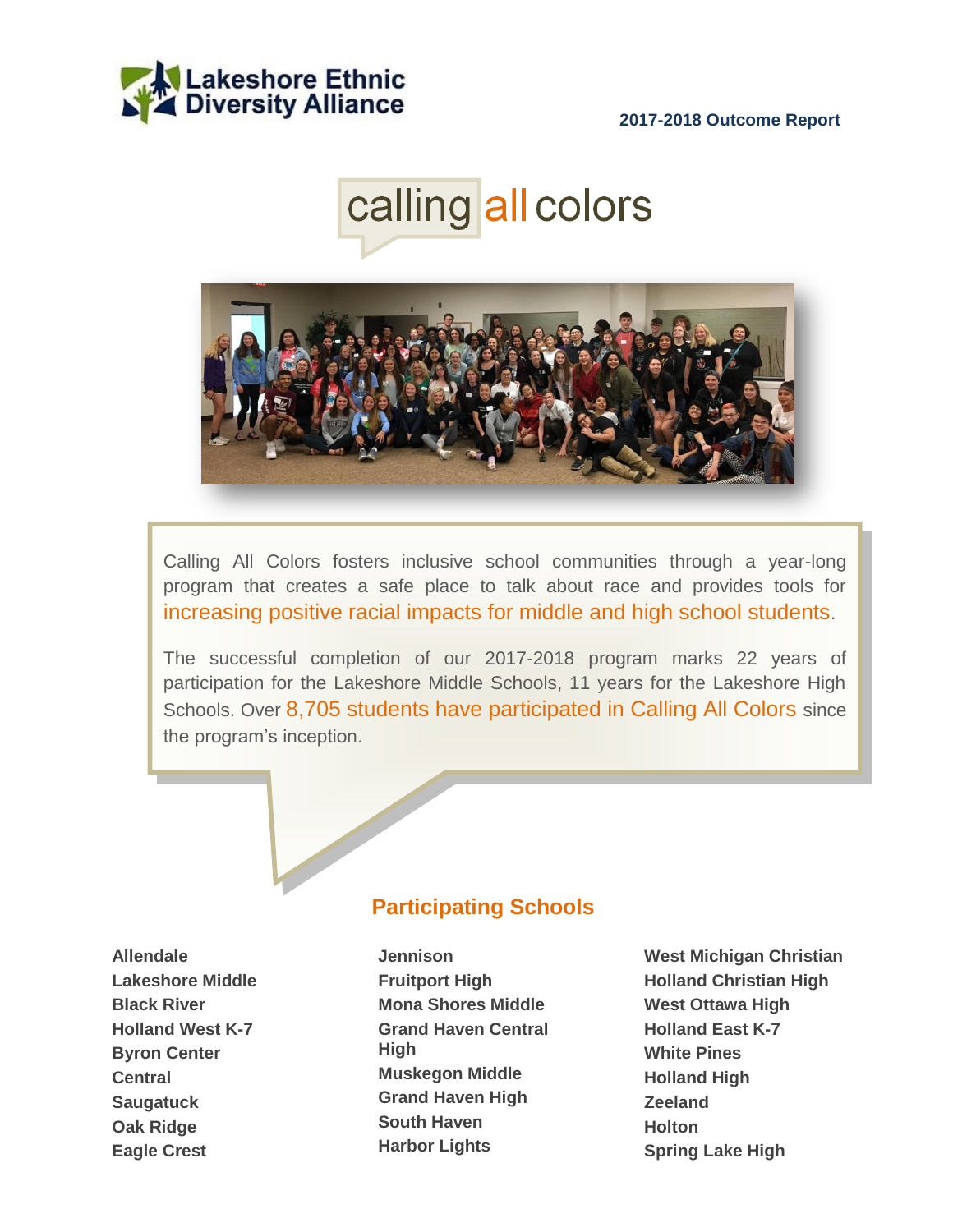

# **Program Evaluation Data: Conferences<sup>1</sup>**

18% of students, indicated that the Calling All Colors conference was their *first time visiting a college campus*.

**93%** of students indicated they *learned new ideas* at the conference.

**80%** of students indicated that Calling All Colors

gave them the opportunity to *interact with students of different racial/ethnic and cultural backgrounds*.





- "I liked seeing people from other schools and hearing their solutions."
- "I learned that stereotypes can really hurt people and they they're more than just a joke."
- "I liked hearing different schools' ideas for celebrating diversity."
- "I learned that we as middle school students can change the world."
- "I learned that traveling can help to expand my views of the world."



**"I learned about the importance of different races and cultures in our communities."**

 $\overline{a}$ <sup>1</sup> Data compiled from participant evaluations.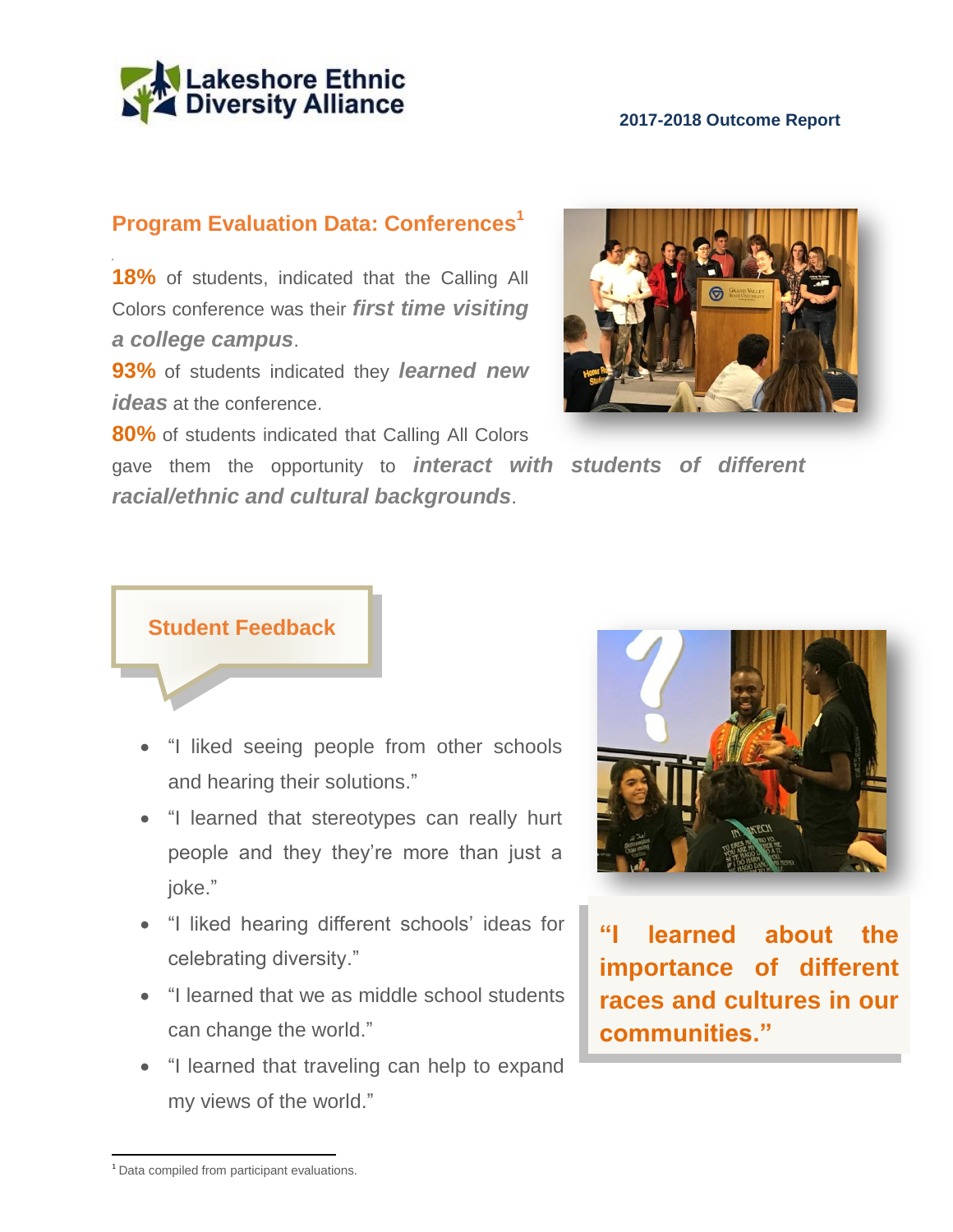

- "I liked meeting new people and hearing their ideas."
- "I learned a lot about changing mindsets and how to open hearts.
- Education is a way to combat bullying."
- "Diversity comes in more forms than just skin color."
- "It helped me realize how much diversity there is at our schools."

**School Faculty/Staff Liaison Feedback**

- "Our Community Diversity Forum helped our district understand diversity needs. Calling All Colors gave us direction and focus!"
- "It was rewarding to watch students grow in their passion and dedication to help increase awareness."
- "I enjoyed seeing students work towards *their* goals of improving diversity and inclusion at school."
- "Our students love the conference! I liked seeing students that care, discuss and learn together."
- "I watched my students' leadership and confidence grow."



**"It was powerful to see students have a vision based on what they've learned and experienced and then carry it out and bring change."**

- "Our students learned a lot about stereotypes and realized that stereotypes really impact people's lives."
- "This year, we got more students and our district involved."
- "Hearing the keynote speaker was motivational to our students."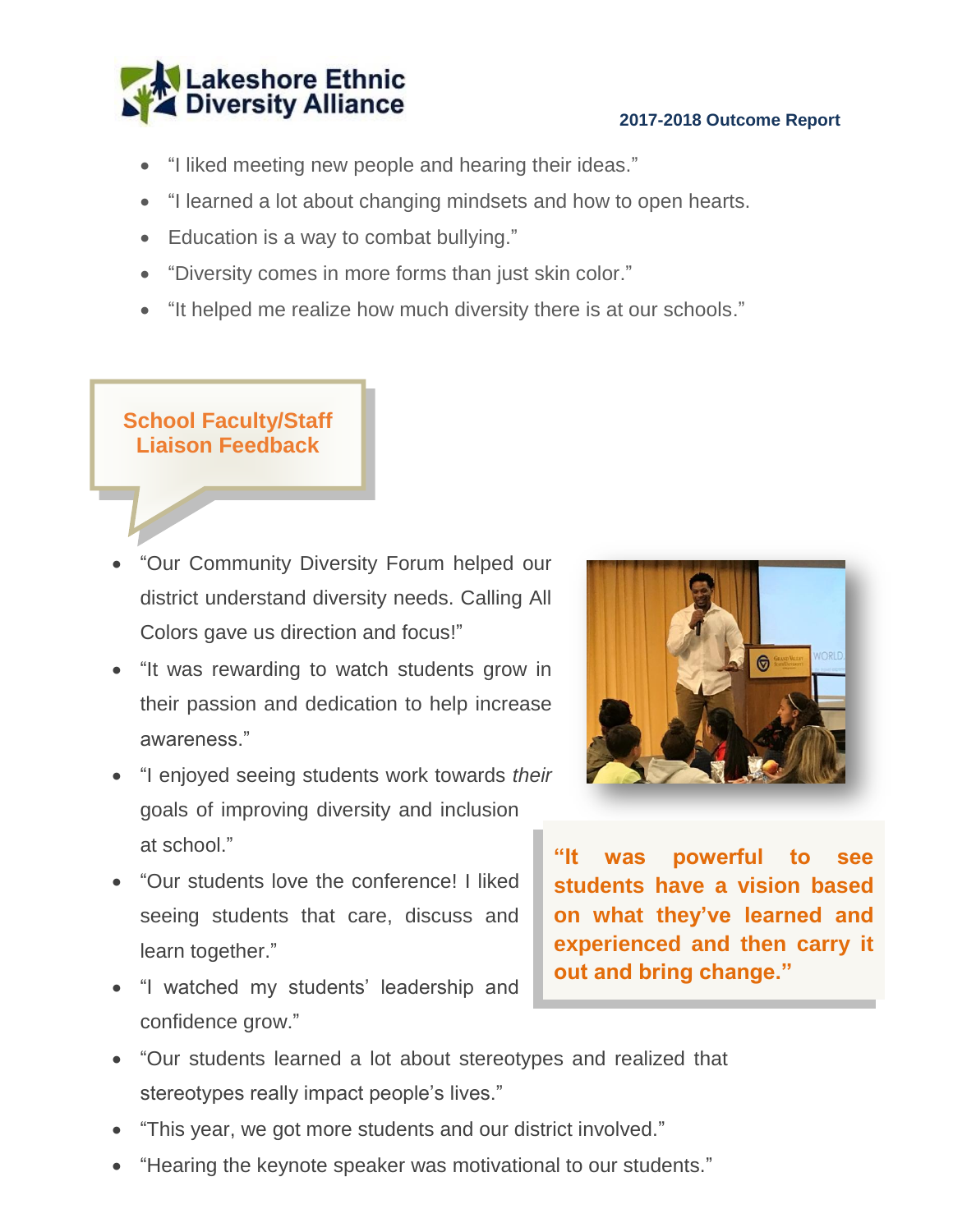

 "It was rewarding to see the kids become more aware of how people feel and learn and want to do more to make people feel welcome and accepted."

# **Demographics of 2017-2018 Calling All Colors Participants<sup>2</sup>**



Non-Hispanic White – 56% Hispanic – 18% Black/African American – 9% Asian – 7% Biracial/Multiracial – 5% Unknown/Chose not identify – 5%



**In the 2017 – 2018 school year 325 students from 26 schools in 4 counties were directly involved in bringing change to their respective schools**

 $\overline{a}$ <sup>2</sup> Each participating school submits student demographics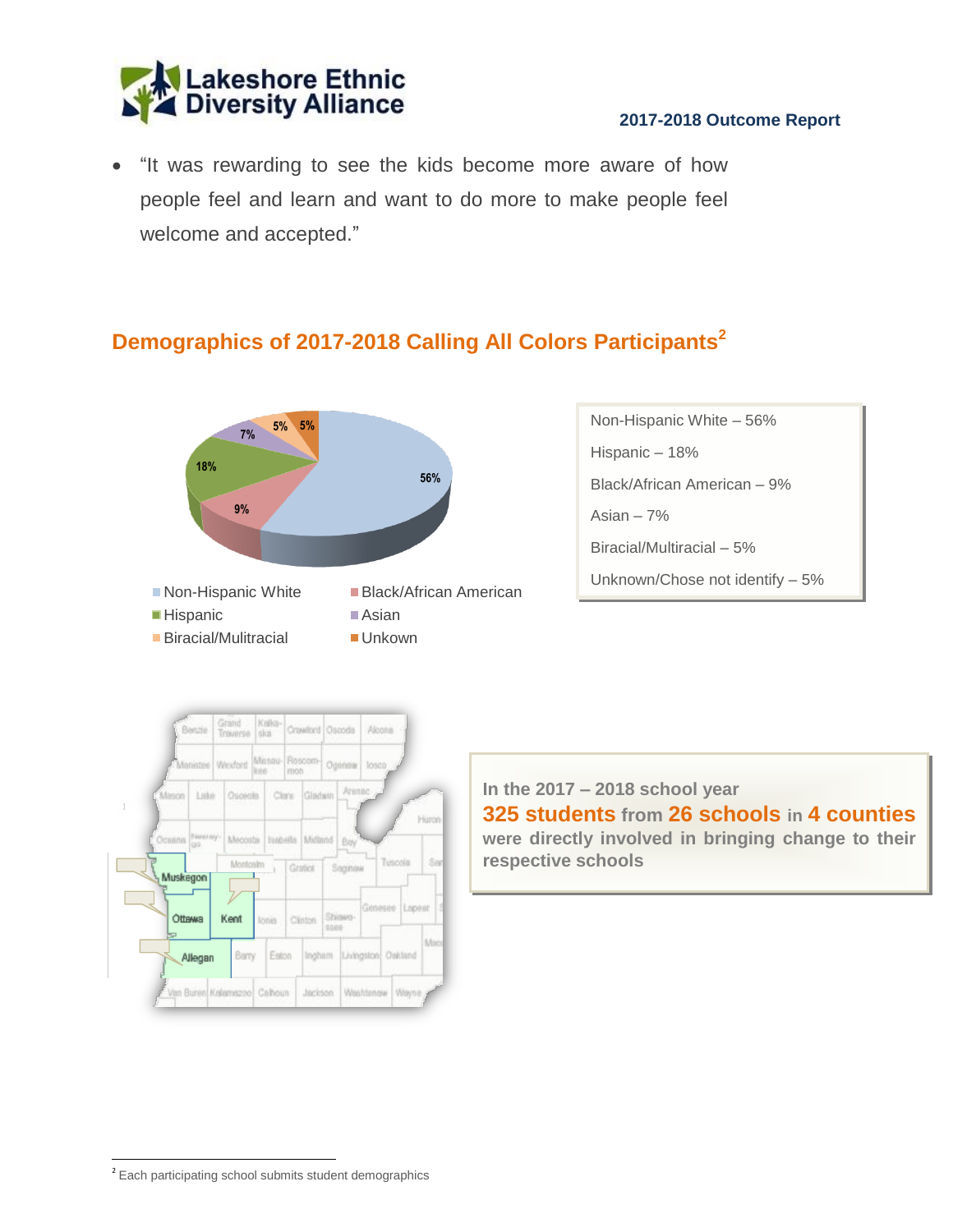

# **Program Evaluation Data: Action Plans** <sup>3</sup>

**To remove barriers to equity and inclusion, students completed actions plans to address one or more of the four dimensions of advantage.**



#### **2017-2018 Outcome Report**



**Internalized** – *personal beliefs and unconscious biases* **Interpersonal** – *behaviors and interactions with others* **Institutional** – *policies and practices within an institutional* **Structural** – *collective impact of history, public policies, institutional practices, and cultural representations*



 $\overline{\phantom{a}}$ 

<sup>&</sup>lt;sup>3</sup> Each participating school submits data regarding its Action Plan and outcomes.